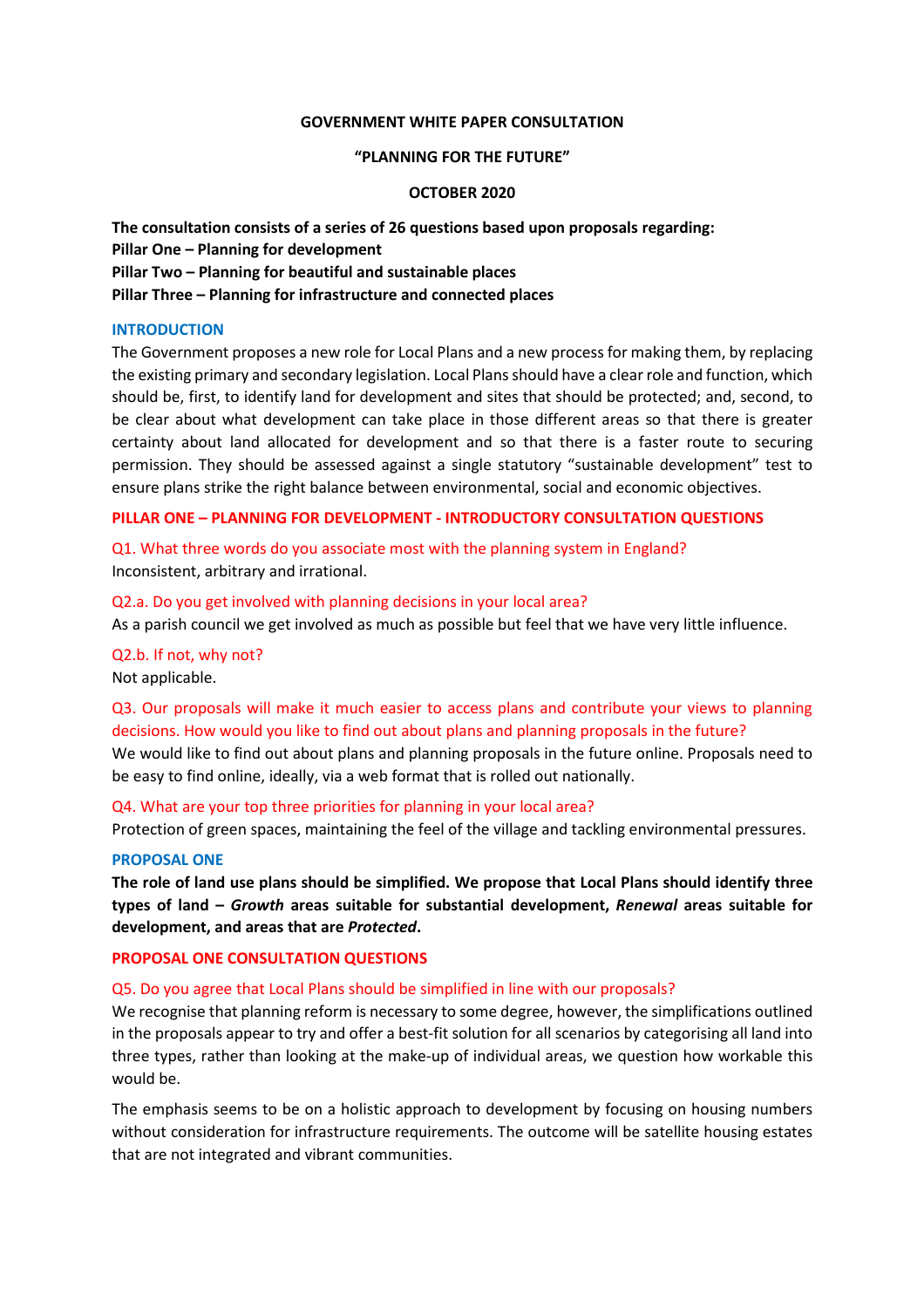We accept the need to find housing for people but forcing unwanted development is not the way forward. Developers are land banking to drive up prices, a recent Guardian article stated that plans for a million homes have been granted and "banked", languishing unbuilt. Housing requirements shouldn't just be about numbers, it should also be about the social and economic needs of the population. Planning reform should be looking at innovative ways to meet the needs of society rather than allowing developments all over the country to yield maximum profit for developers whilst not considering what is actually required in individual areas.

We strongly believe that there should be a role for parishes to identify these sub-areas based on locally important factors that may not be apparent at district or national level. There is concern that localism will be removed and decision-making will be centralised.

# **PROPOSAL TWO**

# **Development management policies established at national scale and an altered role for Local Plans.**

### **PROPOSAL TWO CONSULTATION QUESTIONS**

# Q6. Do you agree with our proposals for streamlining the development management content of Local Plans, and setting out general development management policies nationally?

It is our belief that the drive to introduce a range of national strategic policies will leave a significant gap at parish level and runs the risk of those policies being too broad to be meaningful locally. We believe that neighbourhood plans are the way the gap can be filled to make the broad strategic policies relevant to extremely different local situations. For this reason, we disagree with the suggestion that neighbourhood plans should be reduced in scope alongside streamlined local plans.

There is no mention of retaining a broad role for neighbourhood plans in the White Paper. Neighbourhood plans have been very effective at shaping development around the edges – safeguarding important views; ensuring housing mix that meets a local need is built into development management policies; identifying local heritage assets to protect from the excesses of inappropriate development; naming the community facilities to be defended; protecting the most special 'Local Green Spaces' etc. These aspects add real local value that would otherwise not be recognised in the planning system and we feel strongly that they should not be lost.

The ability of local planning authorities to produce local plans, even ones with a greatly reduced scope, within 30 months is questionable, especially as allocations are still to be included in their scope and there is an additional requirement to identify three categories of land – for growth, renewal and protection.

# **PROPOSAL THREE**

# **Development management policies established at national scale and an altered role for Local Plans.**

### **PROPOSAL THREE CONSULTATION QUESTIONS**

Q7.a. Do you agree with our proposals to replace existing legal and policy tests for Local Plans with a consolidated test of "sustainable development", which would include consideration of environmental impact?

The proposal removes the Sustainability Appraisal system and suggests the development of a simplified process for assessing the environmental impact of plans. We would not be opposed to a simplified process as long as the requirements of UK and international law are conformed with.

The proposal removes the Duty to Cooperate, this is a legal test that requires the co-operation between local planning authorities and other public bodies to maximise the effectiveness of policies for strategic matter in Local Plans. Although we are in the Harborough District, the Lutterworth area is on the edge of other districts. Development in our locality is already overbearing in terms of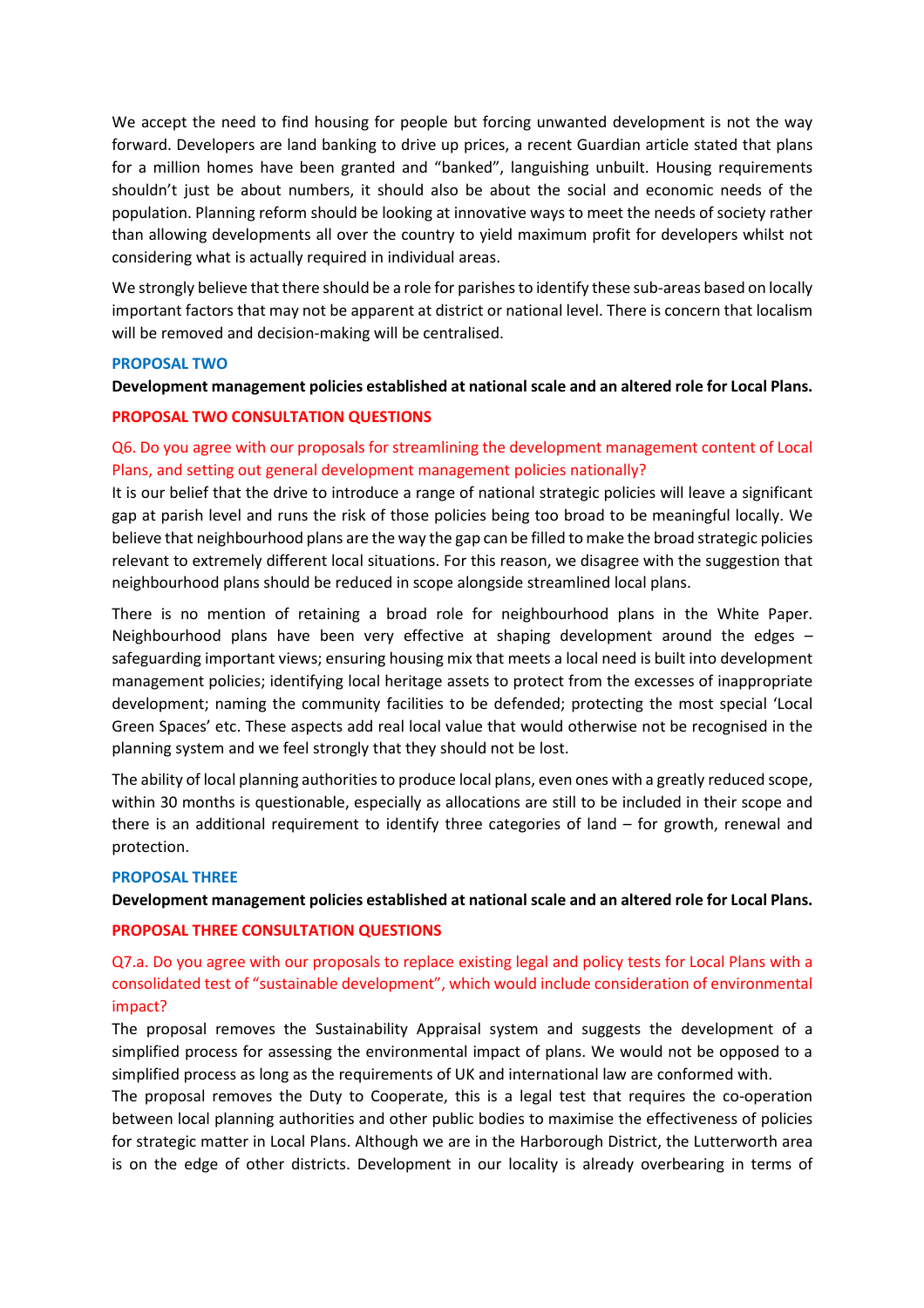warehousing and housing density. We suffer the overspill from one district whilst at the same time, being out of site and mind of our own. We need more formalised controls and protection for places where planning applications straddle local authority areas and more opportunity to have local voices heard in planning, regardless of the lead district on an application.

# Q7.b. How could strategic, cross-boundary issues be best planned for in the absence of a formal Duty to Cooperate?

We need a strong, formalised system where local communities have a real opportunity to have an influential voice in cross-boundary developments. There needs to be a legal duty for districts to engage across borders and to demonstrate how local views have shaped local plans. In this respect it would seem that the proposed removal of the Duty to Cooperate is a huge step in the wrong direction.

# **PROPOSAL FOUR**

**A standard method for establishing housing requirements figures which ensures enough land is released in the areas where affordability is worst, to stop land supply being a barrier to enough homes being built. The housing requirement would factor in land constraints and opportunities to more effectively use land, including through densification where appropriate, to ensure that the land is identified in the most appropriate areas and housing targets are met.** 

# **PROPOSAL FOUR CONSULTATION QUESTIONS**

# Q8.a. Do you agree that a standard method for establishing housing requirements, that takes into account constraints, should be introduced?

The introduction of a standard measure of housing need is designed to provide clarity about how many new homes are required locally and the general areas where development may take place. We believe there are problems with this approach. The initial analysis used to determine local need has thrown up some strange outcomes and resulted in housing targets being reduced in urban areas and increased dramatically in more rural areas. Applying a single approach across the whole country, regardless of the average house price in an area, will lead to irrational outcomes. This is unhelpful and premature given that the impact of Coronavirus and Brexit is yet to be considered.

# Q8.b. Do you agree that affordability and the extent of existing urban areas are appropriate indicators of the quantity of development to be accommodated?

We are not an urban area, however, when considering the land categorisation issue proposed, it must be made clear how targets for each area are to interact with growth and renewal areas. If the principle of being within a growth area is that development will take place, then how does this apply once the area has reached its housing target? It is important that local control is retained to ensure that Growth areas are not subjected to over intensification.

# **PROPOSAL FIVE**

**Areas identified as Growth areas, suitable for substantial development, would automatically be granted outline planning permission for the principle of development, while automatic approvals would also be available for pre-established development types in other areas suitable for building.** 

# **PROPOSAL FIVE CONSULTATION QUESTIONS**

# Q9.a. Do you agree that there should be automatic outline permission for areas for substantial development, *Growth* areas, with faster routes for detailed consent?

We believe that this approach would be undemocratic, however, if this approach is adopted there must be a consistent due diligence process in force to ensure there is not excessive or abused development. In the absence of appropriate governance, it could become a charter for developers to do what they like and offers rural communities little protection from mass urbanisation.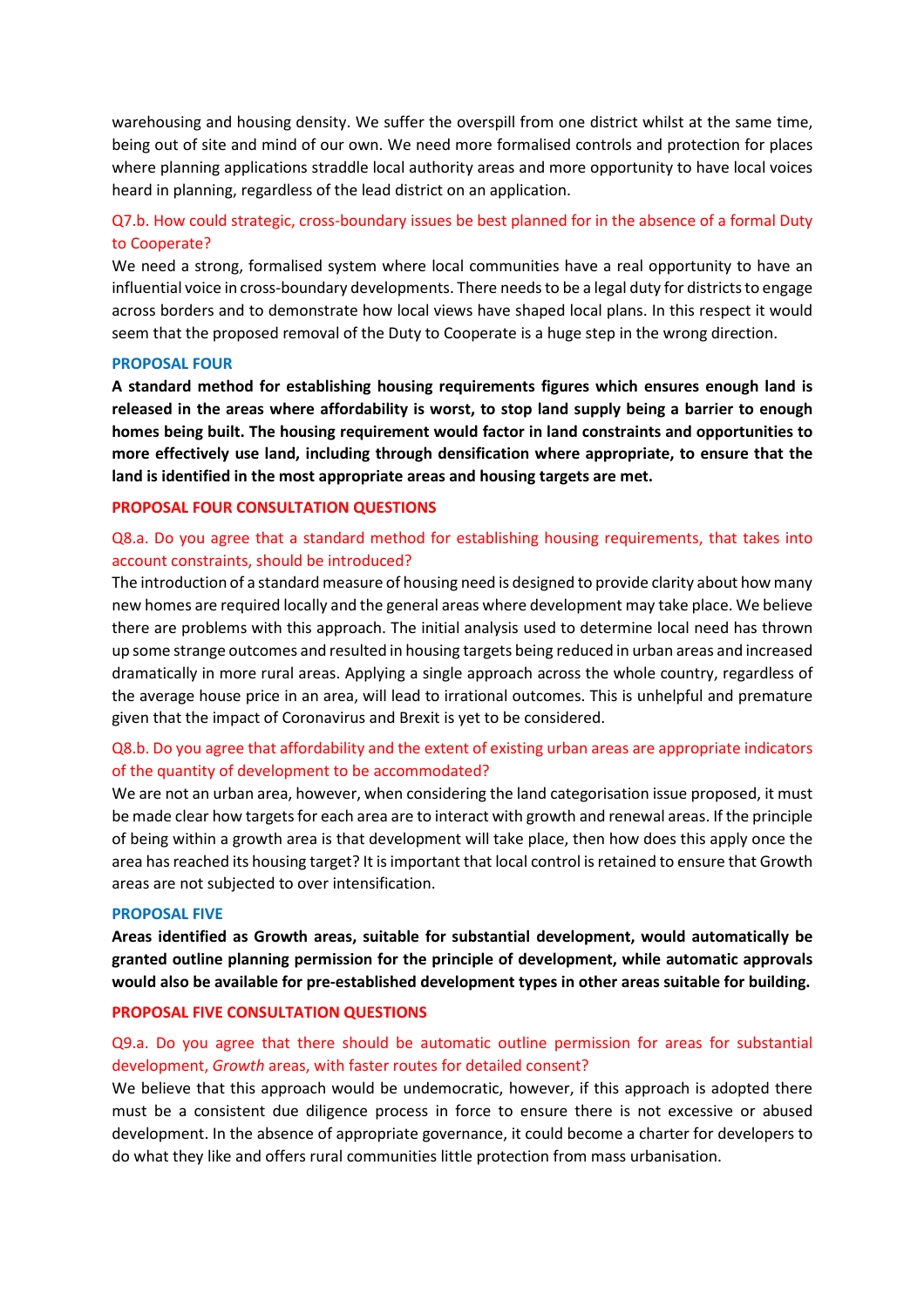Q9.b. Do you agree with our proposals for the consent arrangements for *Renewal* and *Protected* areas?

Answer as given in Q9.a.

Q9.c. Do you think there is a case for allowing new settlements to be brought forward under the Nationally Significant Infrastructure Projects regime?

Unable to comment, this is out of our area of expertise.

#### **PROPOSAL SIX**

**Decision-making should be faster and more certain, with firm deadlines, and make greater use of digital technology.** 

# **PROPOSAL SIX CONSULTATION QUESTIONS**

Q10. Do you agree with our proposals to make decision-making faster and more certain? We agree with this proposal.

### **PROPOSAL SEVEN**

**Local Plans should be visual and map-based, standardised, based on the latest digital technology, and supported by a new template.** 

### **PROPOSAL SEVEN CONSULTATION QUESTIONS**

Q11. Do you agree with our proposals for accessible, web-based Local Plans?

We agree with this proposal.

#### **PROPOSAL EIGHT**

**Local authorities and the Planning Inspectorate will be required through legislation to meet a statutory timetable for key stages of the process, and we will consider what sanctions there would be for those that fail to do so.** 

### **PROPOSAL EIGHT CONSULTATION QUESTIONS**

# Q12. Do you agree with our proposals for a 30-month statutory timescale for the production of Local Plans?

Presumably, a 3-month statutory timescale would only be applicable to the initial preparation of a local plan. Generally, we agree with a 30-month statutory timescale, however, the alternative option of removing the Examination stage entirely, instead requiring local planning authorities to undertake a self-assessment against set criteria and guidance appears to be a more efficient and effective approach.

### **PROPOSAL NINE**

**Neighbourhood Plans should be retained as an important means of community input, and we will support communities to make better use of digital tools.** 

### **PROPOSAL NINE CONSULTATION QUESTIONS**

Q13.a. Do you agree that Neighbourhood Plans should be retained in the reformed planning system? We agree that neighbourhood plans should be retained. They provide a route for community participation which is extensive when compared to the engagement outcomes that local planning authorities are able to achieve. The development of a neighbourhood plan engages people in the planning system and enhances local democracy and governance by including parish councils.

Most participation in planning is when people come out in force to oppose a specific planning application. By becoming involved in neighbourhood plans, local communities cannot just say 'no' to development, they have to say where development can take place, this more balanced approach is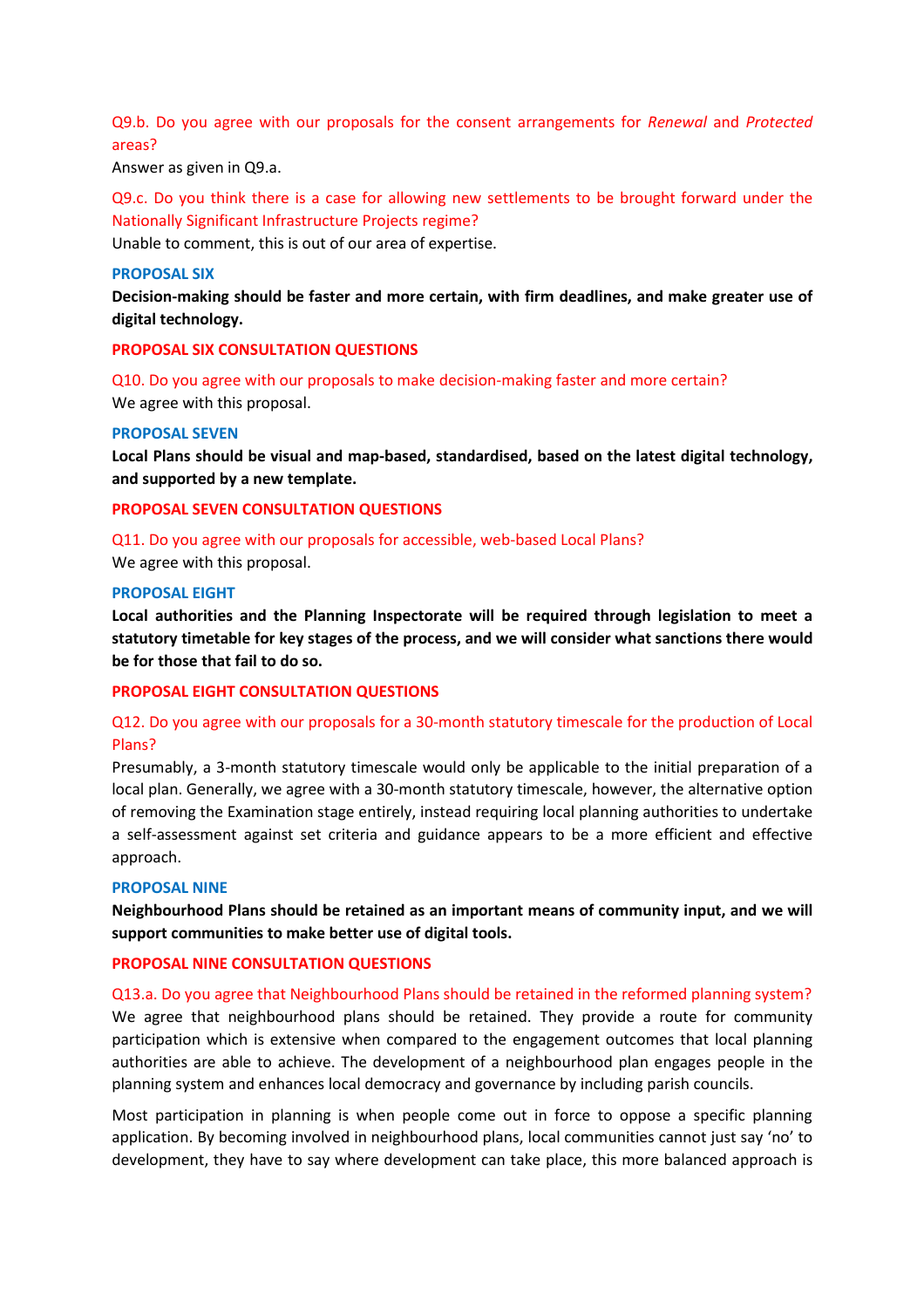far more meaningful and helpful to understand development pressures and issues around 'benefit' versus 'harm' within any development proposal.

# Q13.b. How can the neighbourhood planning process be developed to meet our objectives, such as in the use of digital tools and reflecting community preferences about design?

Neighbourhood plans should retain their role in undertaking site allocations as this is far more beneficial than having sites forced on parishes. If the categorisation of land is introduced, then there is a role for neighbourhood plans to identify these areas to ensure a balance remains between securing the houses required to meet national targets and shaping that development sensitively in line with local circumstances.

### **PROPOSAL TEN**

# **A stronger emphasis on build out through planning.**

### **PROPOSAL TEN CONSULTATION QUESTIONS**

Q14. Do you agree that there should be a stronger emphasis on the build out of developments? An if so, what further measures would you support?

We agree there should be a stronger emphasis on build out of developments, it would serve as disincentive for developers to land bank and fail to deliver agreed permissions.

# **PILLAR TWO – PLANNING FOR BEAUTIFUL AND SUSTAINABLE PLACES – INTRODUCTORY CONSULTATION QUESTIONS**

Q15. What do you think about the design of new development that has happened recently in your area?

The development that has happened in this village and villages nearby has been reasonably sympathetically designed. There are some inconsistencies but on the whole, they fit in well.

# Q16. Sustainability is at the heart of our proposals we. What is your priority for sustainability in your area?

Retaining green spaces, creating more green spaces and energy-efficiency.

### **PROPSAL ELEVEN**

**To make design expectations more visual and predictable, we will expect design guidance and codes to be prepared locally with community involvement and ensure that codes are more binding on decisions about development.** 

### **PROPOSAL ELEVEN CONSULTATION QUESTIONS**

# Q17. Do you agree with our proposals for improving the production and use of design guides and codes?

We agree with this proposal.

### **PROPOSAL TWELVE**

**To support the transition to a planning system which is more visual and rooted in local preferences and character, we will set up a body to support the delivery of provably locally-popular design codes, and propose that each authority should have a chief officer for design and place-making.** 

## **PROPOSAL TWELVE CONSULTATION QUESTIONS**

Q18. Do you agree that we should establish a new body to support design coding and building better places, and that each authority should have a chief officer for design and place-making?

No, use a properly run planning system, don't set up yet another body. This suggests standard government procedure – if in any doubt, set up a new body or hold an inquiry.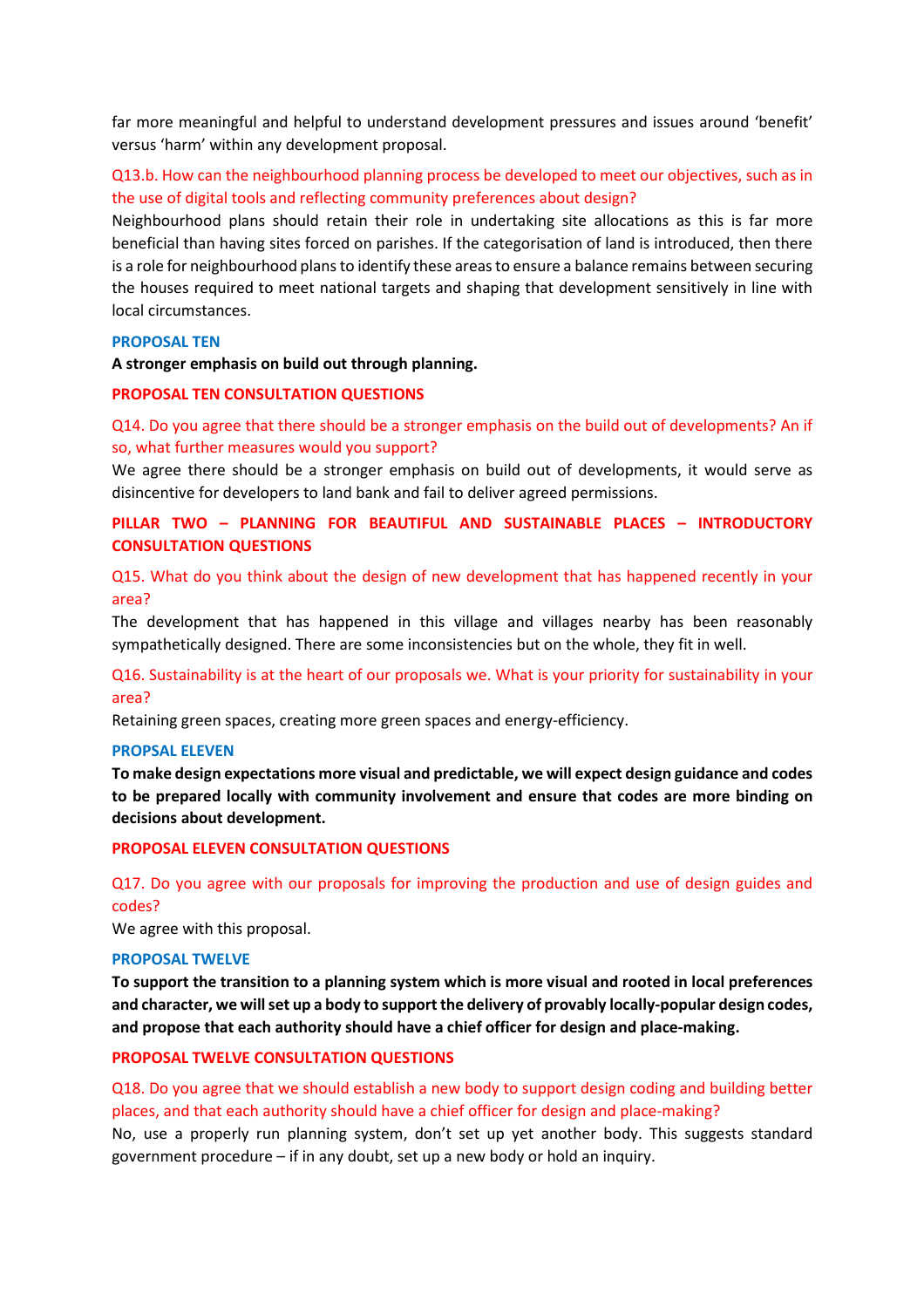### **PROPOSAL THIRTEEN**

**To further embed national leadership on delivering better places, we will consider how Homes England's strategic objectives can give greater emphasis to delivering beautiful places.** 

# **PROPOSAL THIRTEEN CONSULTATION QUESTIONS**

# Q19. Do you agree with our proposal to consider how design might be given greater emphasis in the strategic objectives for Homes England?

Unable to answer, this is out of our area for expertise.

### **PROPOSAL FOURTEEN**

**We intend to introduce a fast-track for beauty through changes to national policy and legislation, to incentivise and accelerate high quality development which reflects local character and preferences.** 

### **PROPOSAL FOURTEEN CONSULTATION QUESTIONS**

### Q20. Do you agree with our proposals for implementing a fast-track for beauty?

'Beauty' and 'Design' are recurrent themes throughout the White Paper. We believe that sustainable development is about more than beauty and design and there are other factors that are equally, if not, more important. We note that the White Paper is disappointingly light on its attention to climate change and the role that the planning system can play in raising sustainability standards.

### **PROPOSAL FIFTEEN**

**We intend to amend the National Planning Policy Framework to ensure that it targets those areas where a reformed planning system cannot most effectively play a role in mitigating and adapting to climate change and maximising environmental benefits.** 

No consultation questions on this proposal.

### **PROPOSAL SIXTEEN**

**We intend to design a quicker, simpler framework for assessing environmental impacts and enhancement opportunities, that speeds up the process while protecting and enhancing the most valuable and important habitats and species in England.** 

No consultation questions on this proposal.

# **PROPOSAL SEVENTEEN**

**Conserving and enhancing our historic buildings and areas in the 21st century.**  No consultation questions on this proposal.

### **PROPOSAL EIGHTEEN**

**To complement our planning reforms, we will facilitate ambitious improvements in the energy efficiency standards for building s to help deliver our world-leading commitment to net-zero by 2050.** 

No consultation questions on this proposal.

# **PILLAR THREE – PLANNING FOR INFRASTRUCTURE AND CONNECTED PLACES \_ INTRODUCTORY CONSULTATION QUESTIONS**

Q21. When new development happens in your area, what is your priority for what comes with it? Additional and improved infrastructure and maintaining the feel of the village and the locality.

### **PROPOSAL NINETEEN**

**The Community Infrastructure Levy should be reformed to be charged as a fixed proportion of the development value above a threshold, with a mandatory nationally-set rate or rates and the current system of planning obligations abolished.** 

**PROPOSAL NINETEEN CONSULTATION QUESTIONS**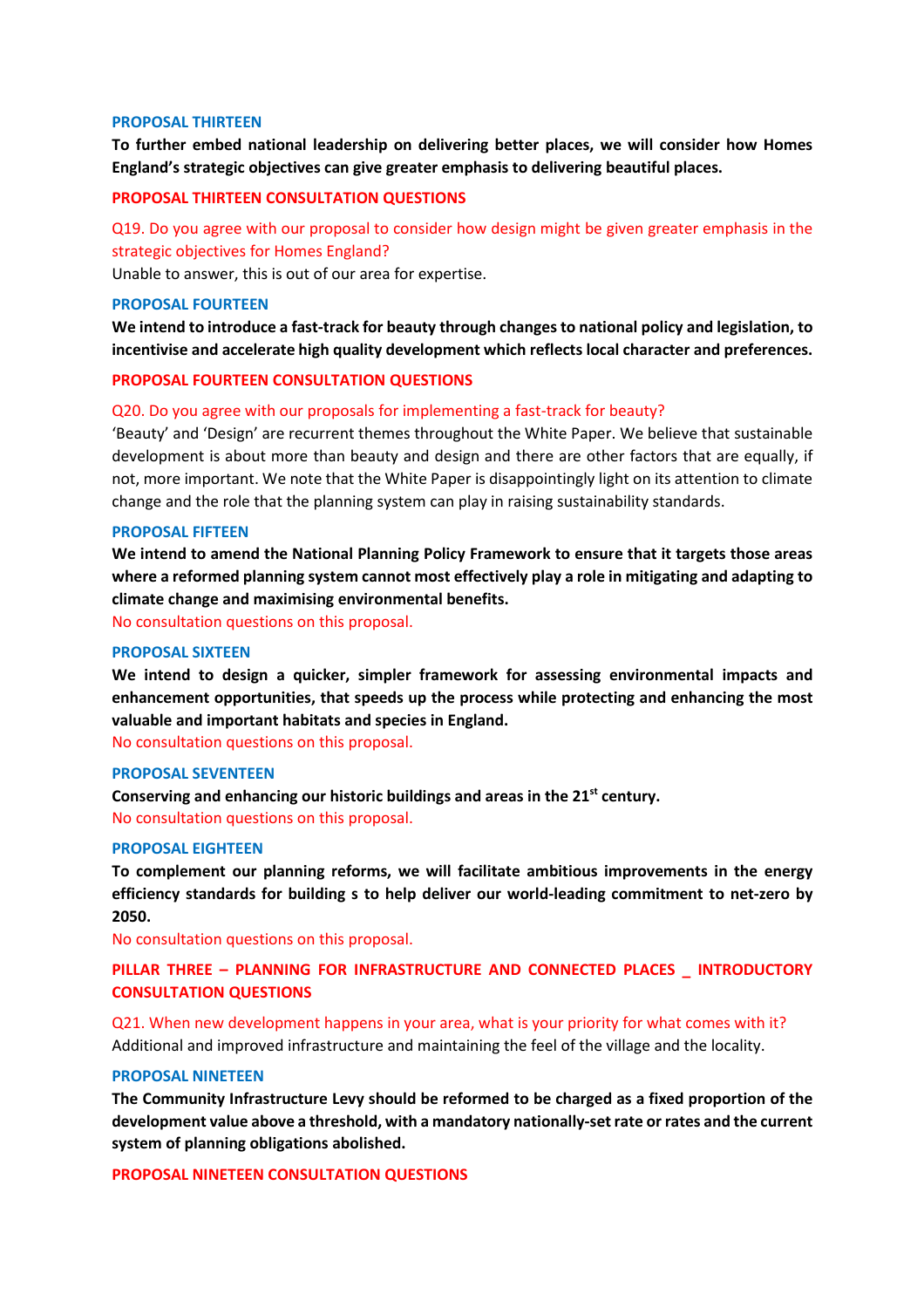# Q22.a. Should the Government replace the Community Infrastructure Levy and Section 106 planning obligations with a new consolidated Infrastructure Levy, which is charged as a fixed proportion of development value above a set threshold?

We support the proposals to evolve and expand the Community Infrastructure Levy to enable the provision of local infrastructure in line with community needs, however, careful thought needs to be given to the 'threshold' and whether the 'threshold' applies to a single development or multiple smaller-scale developments over a period of time. The emphasis here is on 'local'. As a small village we have had a number of developments that are under the radar of the current CIL/S106 requirements. Cumulatively, these developments do impact on our infrastructure, but no contributions are received. We would, therefore, argue that a system where applications are considered cumulatively over a set time period time would benefit rural communities who miss out on the opportunity to improve infrastructure but are forced to take additional housing.

# Q22.b. Should the Infrastructure Levy rates be set nationally at a single rate, set nationally at an areaspecific rate, or set locally?

Given the vast differences in local areas for the need, type and cost of infrastructure it would give local authorities greater flexibility to meet the need by allowing rates to be set locally.

# Q22.c. Should the Infrastructure Levy aim to capture the same amount of value overall, or more value, to support greater investment in infrastructure, affordable housing and local communities?

To prevent over development of rural areas it would seem sensible to support more value from larger urban regeneration projects. However, realistically, it would be counter-intuitive to apply further levies on developers as a reduction in profit margin will promote a reluctance to develop sites.

# Q22.d. Should we allow local authorities to borrow against the Infrastructure Levy, to support infrastructure delivery in their area?

No, allowing local authorities to borrow against future levy funding, allows central government to continue to underfund them. The continued underfunding of local authorities may tempt some to agree to inappropriate development in order to 'balance the books'.

# **PROPOSAL TWENTY**

**The scope of the Infrastructure Levy could be extended to capture changes of use through permitted development rights.** 

# **PROPOSAL TWENTY CONSULTATION QUESTIONS**

# Q23. Do you agree that the scope of the reformed Infrastructure Levy should capture changes of use through permitted development rights?

Any changes to the planning law should be revenue neutral. This proposal could also have a detrimental effect to the sensible creation of new homes.

### **PROPOSAL TWENTY-ONE**

**The reformed Infrastructure Levy should deliver affordable housing provision.**

# **PROPOSAL TWENTY-ONE CONSULTATION QUESTIONS**

Q24.a. Do you agree that we should aim to secure at least the same amount of affordable housing under the Infrastructure Levy, and as much on-site affordable provision, as at present?

Yes, it is of little value to sustainable local communities for the next generation of homebuyers to not be able to afford properties in the places they were raised.

Q24.b. Should affordable housing be secured as in-kind payment towards the Infrastructure Levy, or as a 'right to purchase' at discounted rates for local authorities?